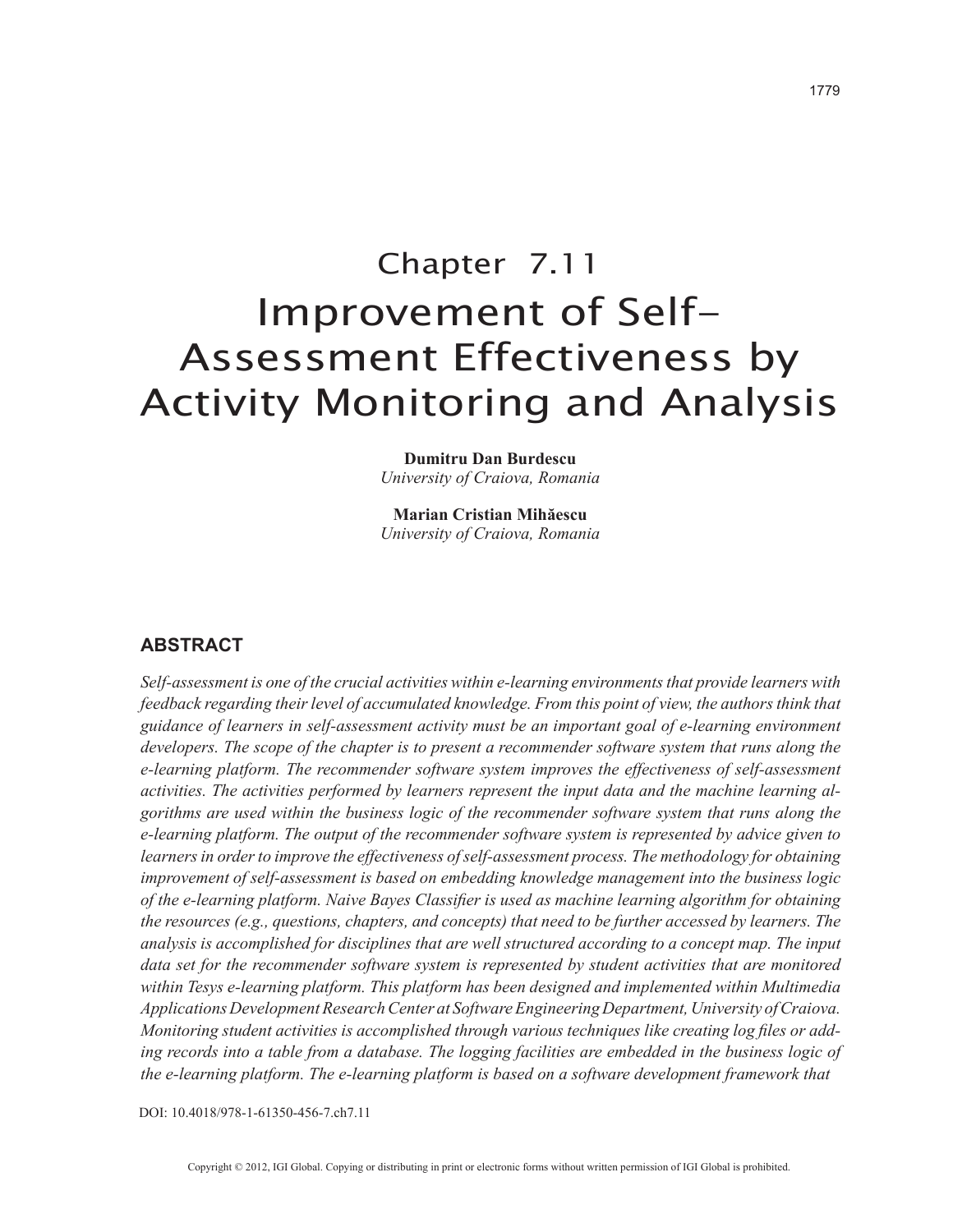*uses only open source software. The software architecture of the e-learning platform is based on MVC (model-view-controller) model that ensures the independence between the model (represented by MySQL database), the controller (represented by the business logic of the platform implemented in Java) and the view (represented by WebMacro which is a 100% Java open-source template language).*

## **INTRODUCTION**

At international scale there is a tremendous preoccupation regarding e-Learning domain due to huge interest in e-Learning activities (Blackboard, WebCT, ATutor, Moodle, 2008). Generally, existing platforms have as main goal the efficient management of activities performed by all involved parties: management, secretaries, professors and learners. In this light, existing platforms implement for involved parties complex functionalities that provide a good activity flow. Any e-Learning may be regarded as a collaborating system that integrates specific implemented functionalities for involved parties. Regardless the collaborating system, for each of the four main actors there exist some common implemented functionality. In general, for secretaries there are implemented functionalities regarding the general setup of environment, like sections, professors, disciplines, students and other settings like year's structure. For professors there are implemented functionalities regarding the management of assigned disciplines. Students are the main beneficiaries of the environment. They may follow courses, communicate, self –assess and take final exams.

The Tesys e-Learning platform (Burdescu, Mihaescu, 2006) represents a collaborative environment in which all involved parties (e.g. secretaries, professors, students and administrators) accomplish their duties. The administrator, with the help of secretaries and professors are responsible for managing the environment in which the students will be through-out the e-Learning process. The platform has built in capability of monitoring and recording user's activity. The activity represents valuable data since it is the raw data for the machine learning and modeling process. The activity of each learner is seen as a sequence of sessions. A session starts when the student logs in and finishes when the student logs out. Under these circumstances, a sequence of actions makes up a session.

User's activity is monitored and recoded through a dedicated module implemented within the business logic of the platform. This facility was taken into consideration since the design phase of the platform. In was one of the requirements that the platform to be able to record user's performed actions with fine granularity.

The paper presents a recommender software system that selects the resource(s) that need further attention of learner. Guiding the learning may have important benefits regarding the improvement of self-assessment effectiveness. The scope of the recommender system is making the learner obtain the maximum knowledge from the self-assessment activity. This is accomplished by the classifier according with all previous learners's performed activity. The activity is represented by the number of answers to questions regarding that concept, the average result of answered questions and the final result at the discipline. Each filtered resource is to be recommended or not. There will be defined the values each feature may have.

Following the structure of the discipline (chapters, concepts, and concepts maps) the professor creates a set of quizzes that may be accessed by the learner. Self-assessment activity is represented by taking a certain number of on-line quizzes. The scope of the recommender system is to guide the student to the resource he/she needs to access in order to make learning progress to be an effective one. The objective measure of accumulated knowledge is obtained from self-assessment activity. We think that this activity must be coor